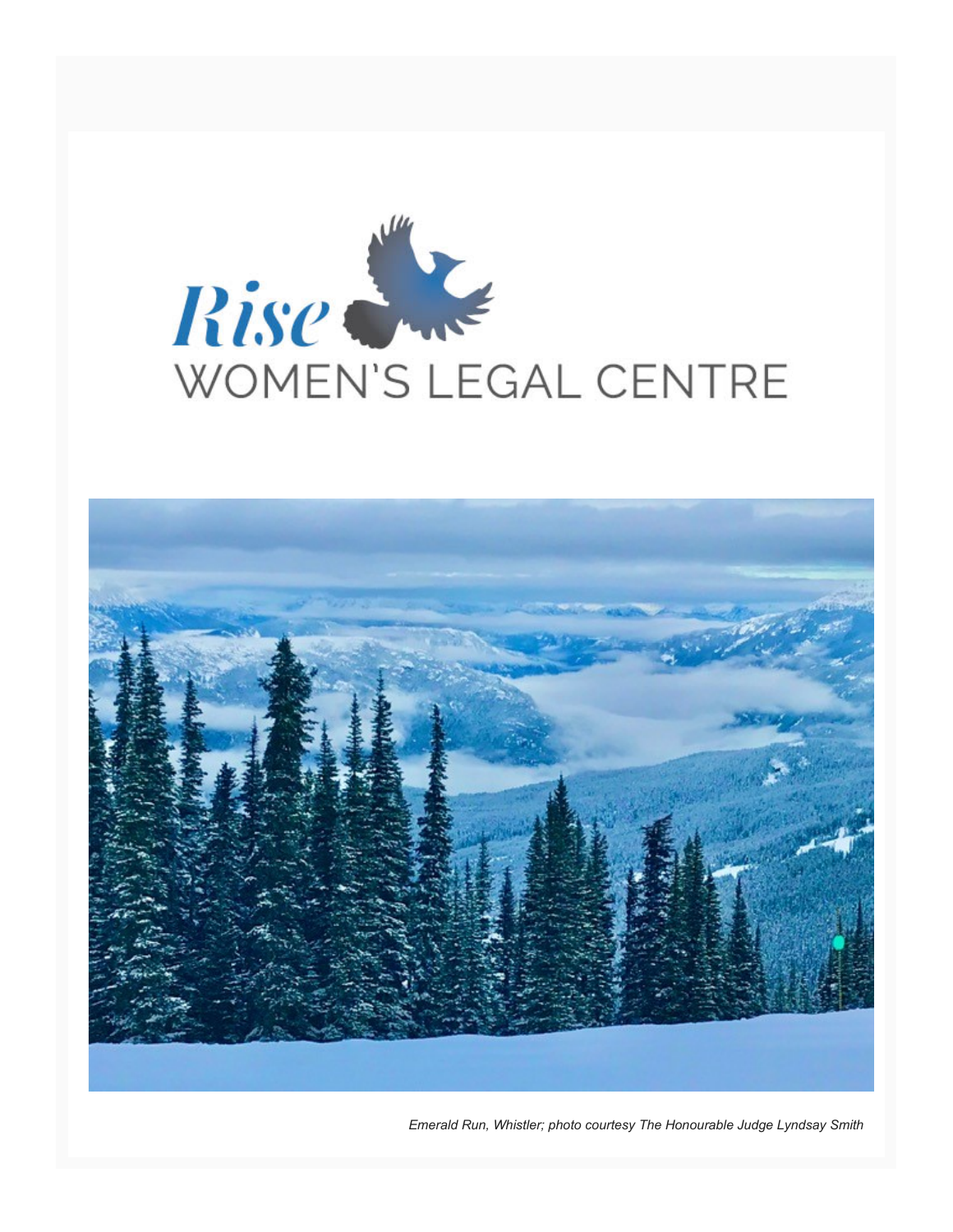# **Winter 2021**

**Follow Rise!** @RiseWomensLegal



**Now more than ever, Rise needs your support. From the first days of this pandemic through today, Rise has been hard at work helping the women of BC who need us maintain their safety and health, for themselves and their families. We never stopped.**

### **Women in BC need Rise, and Rise needs you.**

[Click here](https://womenslegalcentre.us10.list-manage.com/track/click?u=f078aba75ebe057aaca82e319&id=d743ef7a8e&e=c97e8fda04) to help improve access to family justice for women in BC

### **Grantors & Funders**



**PETER A. ALLARD SCHOOL OF LAW** 





**[now Women & Gender Equality]**

Happy New Year, friends of Rise! We hope to find you all healthy and content. Although the tough times that 2020 brought are not yet behind us, we can't help but feel hopeful that 2021 brings better days.



As always, we begin with welcomes and farewells.

After completing her poli-sci degree at UBC with Honours, our treasured program assistant Kala Bryson has left us for her internship at the Legislative Assembly of BC -- just the beginning of many accomplishments we'll all see from Kala as she advances in her professional life. Here she is in an official photo from the Legislature of their 2021 interns -- our Kala is indicated at the back left. So proud!

Rise owes a debt of gratitude to **Rhona Lichtenwald**, venerated family lawyer, family law mediator and collaborative lawyer whose solo practice is **[Hillcrest](https://womenslegalcentre.us10.list-manage.com/track/click?u=f078aba75ebe057aaca82e319&id=2aa402ad34&e=c97e8fda04)  [Law & Mediation](https://womenslegalcentre.us10.list-manage.com/track/click?u=f078aba75ebe057aaca82e319&id=2aa402ad34&e=c97e8fda04)**. A past PLTC instructor, Rhona has been a longtime speaker and instructor for Rise's new cohort of student clinicians during orientation every semester, and we were lucky that she was able to join Rise on a contract basis this past fall to help us work through some of our more complex cases and lend an able hand with the increased caseload Rise experienced due to the pandemic. She has just wrapped up that project recently, and we're grateful for her skilled assistance. Thanks, Rhona!

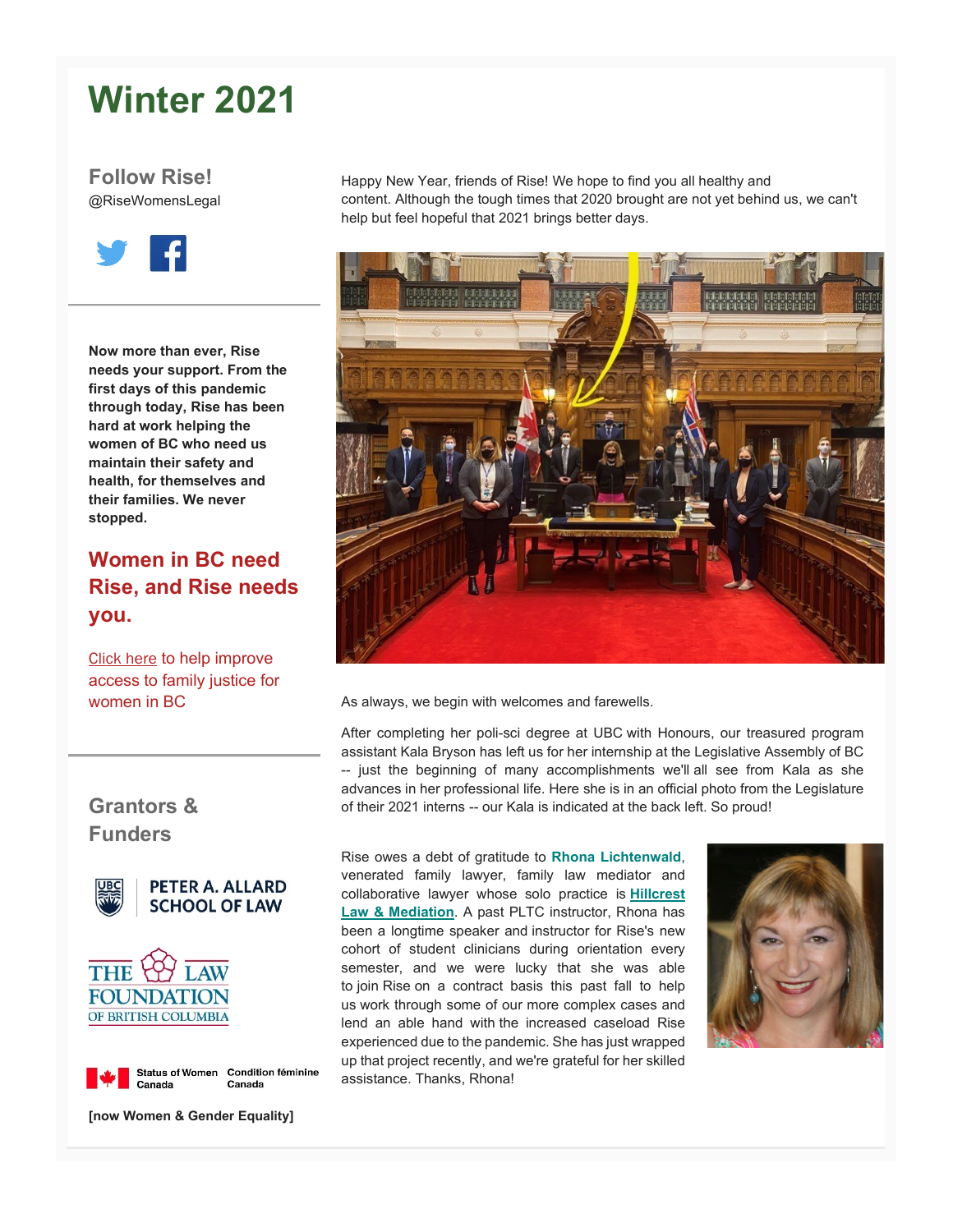## vancouver foundation



*and several foundations that have requested anonymity*

### **Major Donors**

**The Hon. Risa Levine J. Scott Stanley** *and major donors who have requested anonymity*

### **Sustaining Circle**

**Sustaining Partners Magal Huberman & Ury Segal Jenkins Marzban Logan LLP**

#### **Sustaining Advocates**

**Nancy Bradshaw & Robert Brown Morag MacLeod QC Murray Jamieson LLP The Hon. Catherine Ryan**

#### **Sustaining Patrons**

**The Hon. Marion Allan Roberta Beiser May Chan Nicholas Cotton The Hon. Kirsti Gill Agnes Huang Judith Korbin The Hon. Donna Martinson**

*and several Sustaining donors who have requested anonymity*

### **Monthly Giving Circle**

**Alison Brewin Andrea Glen Kasari Govender**



**Karon Blandino** has also joined Rise on contract, as our Family Advocate & Support Line (FASL) lawyer, assisting family advocates, front-line workers, and support workers all over BC in serving their own clients more effectively. She'll be with Rise for a year while our own **Taruna Agrawal** is on parental leave.

After obtaining her JD from UBC, Karon practised at a boutique family law firm in downtown Vancouver for over 5 years before joining us at Rise, where she is applying her passion for using the law to help people in find solutions to difficult situations. Outside her work with Rise, Karon enjoys baking and tending to her ever-growing collection of tropical plants, making it sadder still for those of us working from the office that Karon, like nearly all Rise staff, works from home.

Rise is very happy to welcome our third articled student, **Juliana Pyde.** Having grown up in the small northwest BC town of Prince Rupert, Juliana says she saw firsthand how women and children are most negatively-impacted by the inaccessibility of family law services, and decided in high school that she would pursue family law. Juliana graduated from Peter A. Allard School of Law in May 2020. While in law school, she received the Right Honourable Beverly McLachlin Legal Access Award and the Arthur Close, QC Prize in Advanced Legal Research and Writing. She also



completed Rise's clinical externship in summer of 2019. Juliana is excited to be back at Rise and assisting clients with their family law and immigration matters.



Rise's previous articled student **Lucie Krajca**  has now become our new "incubator lawyer" and launched her practice from Rise, officially in the office recently vacated by Thakur [MacNeill LLP](https://womenslegalcentre.us10.list-manage.com/track/click?u=f078aba75ebe057aaca82e319&id=0f681e4480&e=c97e8fda04)**,** although in reality working remotely for the time being, like so many. Lucie's new firm is [Linden Law](https://womenslegalcentre.us10.list-manage.com/track/click?u=f078aba75ebe057aaca82e319&id=bb69523bfb&e=c97e8fda04), focusing on "providing competent and compassionate counsel to individuals with their family and immigration law issues, and those needing assistance with the preparation of a will" and finding "pragmatic and cost-

effective solutions for [their] clients, with a focus on helping low-income women experiencing violence."

Rise provides our incubator lawyers with office space & resources, client referrals, insurance and practice fees, opportunities and funding for Continuing Legal Education, plus ongoing support from staff & lawyers so the new lawyer may concentrate their efforts on building their clientele and establishing their law practice for their first year.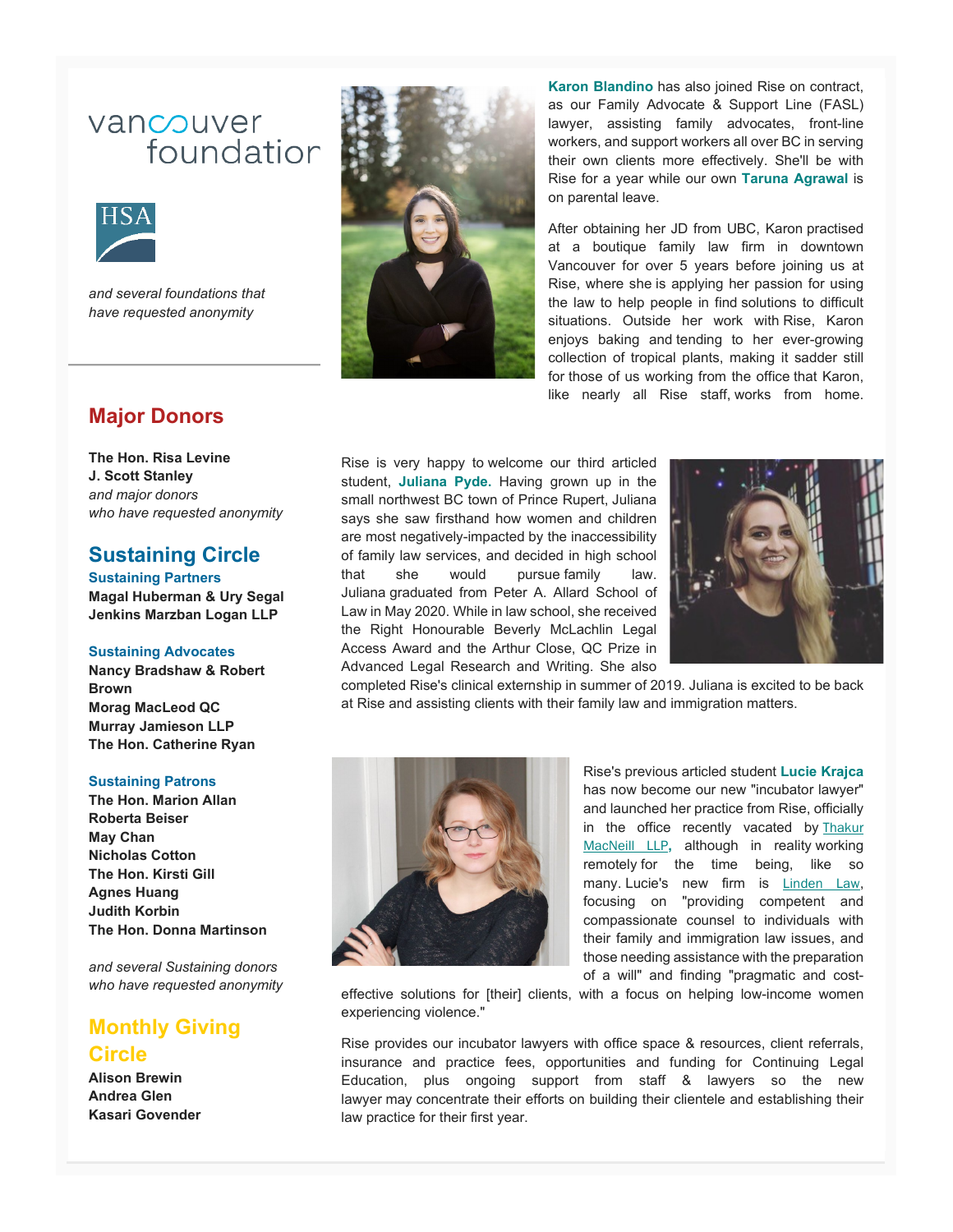**T. Claire Haaf Marc Howatson Emily Kydd Raji Mangat Jasmine Nielsen Coralie Wood** *and monthly donors who have requested anonymity*

### **Privacy**

You have received this newsletter because of your ongoing relationship with Rise Women's Legal Centre, or because you have signed up for it through our website.

If you do not wish to receive our monthly newsletter, please click [here](mailto:sschierbeck@womenslegalcentre.ca?subject=Please%20unsubscribe%20me%20from%20Rise) to be unsubscribed.

Rise takes your privacy very seriously and we will not share your personal information with third parties. However, please note that we do use some cloudbased programs with servers located in the USA, including MailChimp, which may be used for newsletters or other notices. Please reach out to us if you have concerns or [click here](mailto:sschierbeck@womenslegalcentre.ca?subject=Please%20unsubscribe%20me%20from%20Rise) to be unsubscribed.

### **Rise in the News**

Rise has received some excellent news coverage over the fall and winter, beginning with this CBC article last October Survivors of domestic abuse told to keep quiet about [it in court or risk jeopardizing child custody](https://womenslegalcentre.us10.list-manage.com/track/click?u=f078aba75ebe057aaca82e319&id=a6de92cbae&e=c97e8fda04) which was also broadcast on CBC's televised news, which link can be [found here](https://womenslegalcentre.us10.list-manage.com/track/click?u=f078aba75ebe057aaca82e319&id=445c25909f&e=c97e8fda04). **Kim Hawkins** was interviewed regarding parental alienation claims being brought by parents who've been accused of family violence, and referenced Rise's own 2019 research when **Haley Hrymak** and **Vicky Law** travelled the province and "interviewed 160 women in 25 BC communities who were domestic violence survivors and had been involved with the family court system." They also report that when we followed up "slightly more than half of the women responding said they had been accused of parental alienation. Just under half said they had been advised by lawyers not to talk about the abuse." It is compelling reading, and Rise case manager **Andrea Bryson** reported an increase in calls from women seeking Rise's help in the weeks following its publication and broadcast.

On a similar note, journalist Flannery Dean wrote in Chatelaine this month about the tragic consequences that sometimes follow when women are compelled to conceal violence in the home from the courts, fearing of the consequences of its misinterpretation. Kim Hawkins was also interviewed for this article, and although Rise isn't prominently featured in the final cut, our 2019 research is referenced again. It's a tragic but galvanizing read: [Why Divorce Cases Involving Allegations of Abuse Still](https://womenslegalcentre.us10.list-manage.com/track/click?u=f078aba75ebe057aaca82e319&id=7e170bc70c&e=c97e8fda04)  [Confound Family Courts](https://womenslegalcentre.us10.list-manage.com/track/click?u=f078aba75ebe057aaca82e319&id=7e170bc70c&e=c97e8fda04). Content warning for severe family violence.

News1130 reported in December that "COVID-19 creates 'tsunami' of demand at [Vancouver legal clinic for women"](https://womenslegalcentre.us10.list-manage.com/track/click?u=f078aba75ebe057aaca82e319&id=e2f05e6168&e=c97e8fda04) featuring interviews with both Kim Hawkins and Andrea Bryson regarding the tremendous increase in need facing Rise and all women-serving organizations since the health crisis began. Andrea paints an eloquent picture of intake and triage here at Rise, and it's a great read.

### **Rise in the Community**



Vicky Law was invited to participate on the panel for the most recent [J. Donald](https://womenslegalcentre.us10.list-manage.com/track/click?u=f078aba75ebe057aaca82e319&id=212f3917cf&e=c97e8fda04)  [Mawhinney Lectureship in](https://womenslegalcentre.us10.list-manage.com/track/click?u=f078aba75ebe057aaca82e319&id=212f3917cf&e=c97e8fda04)  [Professional Ethics](https://womenslegalcentre.us10.list-manage.com/track/click?u=f078aba75ebe057aaca82e319&id=212f3917cf&e=c97e8fda04) at UBC "Ethical Lawyering in a Pandemic", addressing how lawyers and courts may discharge their ethical obligations under the fastchanging legal system and new technical challenges since the pandemic began.

Vicky's co-panelists were

Bencher Cheryl D'Sa of Narwal Litigation LLP, and The Honourable Chief Judge Gillespie of the BC Provincial Court. Sadly, it wasn't recorded, but the attendance was reportedly in the neighbourhood of 300, and Vicky in particular got a shout-out on Twitter from one attendee, so -- all around success.